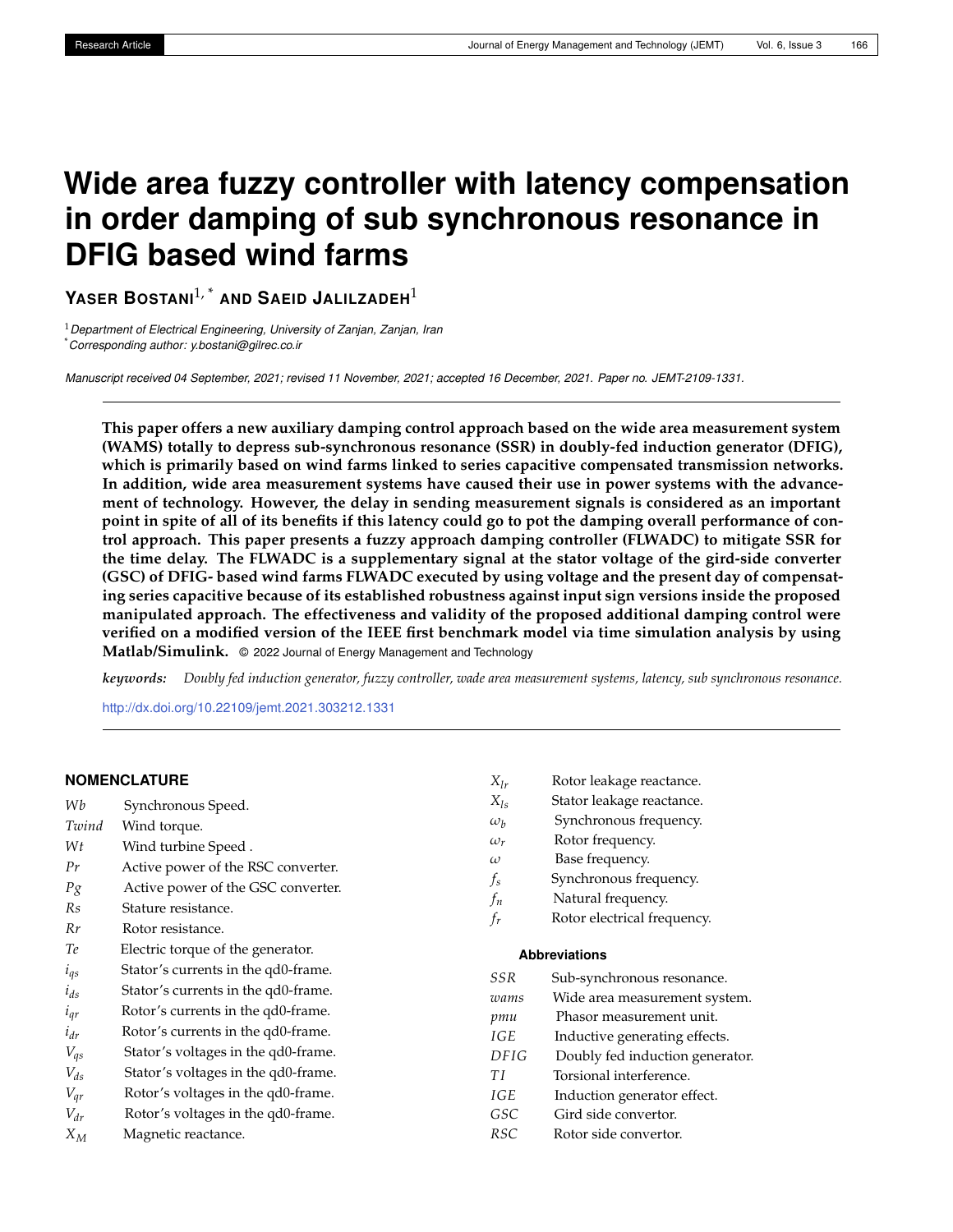# **1. INTRODUCTION**

Todays, an energy tool brand as new intruding renewable assets has become more complicated due to the deregulation strength and extra pressured transmission strains. Regarding the sizeable boom state-of-the-art wind farms, the most transmission in their manufacturing power is a major factor in strength structures [\[1\]](#page-8-0). Most of the strategies for growing the transmission energy of the strains has low cost by using capacitive series repayment [\[2\]](#page-8-1). The compensation stage state-of-the-art the transmission lines linked to doubly fed induction generator (DFIG)-based totally wind farms isn't excessive enough. If the DFIG-based totally wind farm becomes in series with the capacitive series compensated transmission line, the possibility latest the sub synchronous resonance (SSR) phenomenon occurring will growth state-of-the-art the excessive inductive houses present day DFIGs [\[3\]](#page-8-2). SSR phenomenon is divided into induction generator effect (IGE) and torsional interplay (TI) in wind farms interfaced with series compensated community. In reality, induction generator effect (IGE) of the network resonant oscillatory mode is the predominant motive SSR of the present day [\[2\]](#page-8-1). Low shaft stiffness present day wind turbine pressure educate ends in low frequency torsional modes [\[9\]](#page-8-3), which hardly ever have interaction with the community resonant modes in the electric machine. in wind generators, the frequency contemporary torsional modes can be as little as 1-3 Hz. with the intention to have torsional interplay, the community mode must have a frequency contemporary fiftyseven- fifty-nine Hz [\[3\]](#page-8-2). Accordingly, this calls for a completely excessive level present day series compensation which hardly ever occurs.

So far, a large number of studies have been conducted in the field of SSR [\[4](#page-8-4)[–19\]](#page-8-5). Some focused on damped oscillation of SSR using an additional controller in RSC, GSC, and DFIG based wind farm converters, while some emphasized damped SSR using a FACTS device replaced with a series capacitor and applied control to these devices. However, WAMS is widely used in power systems during the recent years. For instance, In [\[20\]](#page-8-6), The use of WAMS has become an indispensable practical topic in monitoring and controlling the large-scale power system. The role and the functions of PDC and PMU in WAMS were summarized. A WADC-PSS was designed based on modal analysis and using PSO method. WADC-PSS input signals are the nonlocal machine speed measurements from the WAMS. Also, in [\[21\]](#page-8-7) discusses how techniques from reinforcement learning (RL) can be exploited to transition to a model-free and scalable widearea oscillation damping control of power grids. In addition, present two control architectures with distinct features. The use of WAMS is justified since the DFIG based wind farm is usually offshore and far from the compensated power system and transmission line [\[23\]](#page-9-0), which is important since the additional controller is for SSR attenuation in DFIG controllers, and this study used voltage and compensator capacitor voltage variations for additional controller inputs. In fact, the measurement of input quantities in WAMS is done by the using phasor measurements units (PMU), which is one of the main components of WAMS. However, the delay of measurement signals by the PMU should be considered in designing the controller. The controller may even cause instability while ignoring the latency [\[24\]](#page-9-1).

In the above studies, extensive fuzzy controller was proposed to reduce the impact of sub-synchronous resonance for DFIG-based wind farms by considering time latencies in communication Networks. In this regard, WAFC was designed based on Mamdani inference structures in which voltage and compensator capacitor

<span id="page-1-1"></span>100MW E  $\frac{1}{2}$ **RSC** GSC

**Fig. 1.** Single Line Diagram of the studied system.

<span id="page-1-2"></span>

**Fig. 2.** Single Line model of DFIG.

voltage variations are considered inputs for additional controller to the controller, and GSC brand new DFIG is the output.

The remainder of this paper is as follows. Section [2](#page-1-0) describes the studied modeling system. Section [3](#page-3-0) offers the background for the SSR phenomenon in fixed series compensated DFIG and the eigenvalues of the system are obtained. Section [4](#page-4-0) describes designing wide area fuzzy logic controller (FLWADC) based on Mamdani inference system. Section [5](#page-6-0) discusses the case study and time domain simulation end result. Finally, the conclusions are made in Section [6.](#page-7-0)

## <span id="page-1-0"></span>**2. MODELING OF STUDIED SYSTEM**

A wind power plant with DFIG is used to analyze the dynamic stability and SSR phenomenon, which is connected to an infinite bus with a compensated transmission line of capacitive series which is the modified IEEE as the first benchmark [\(1\)](#page-1-1).

As reported in [34-37], a wind farm can be modeled as an equivalent wind farm because all of the parameters of a wind farm are similar to an equivalent wind farm. The total power is equal to the total installed capacity of wind turbines. For example, a wind farm with fifty 2 MW generators is modeled as a 100 MW generator [\[14\]](#page-8-8).

## **A. Equations of induction generator in dq0 frame**

Induction generator in dq0 reference frame is in the form of modeling equations (**??**) [\[11\]](#page-8-9):

$$
X = AX + BU
$$
 (1)

$$
X = \begin{bmatrix} i_{qs} & i_{ds} & i_{qr} & i_{dr} \end{bmatrix}^T
$$
 (2)

$$
U = \begin{bmatrix} V_{qs} & V_{ds} & V_{qr} & V_{dr} \end{bmatrix}^T
$$
 (3)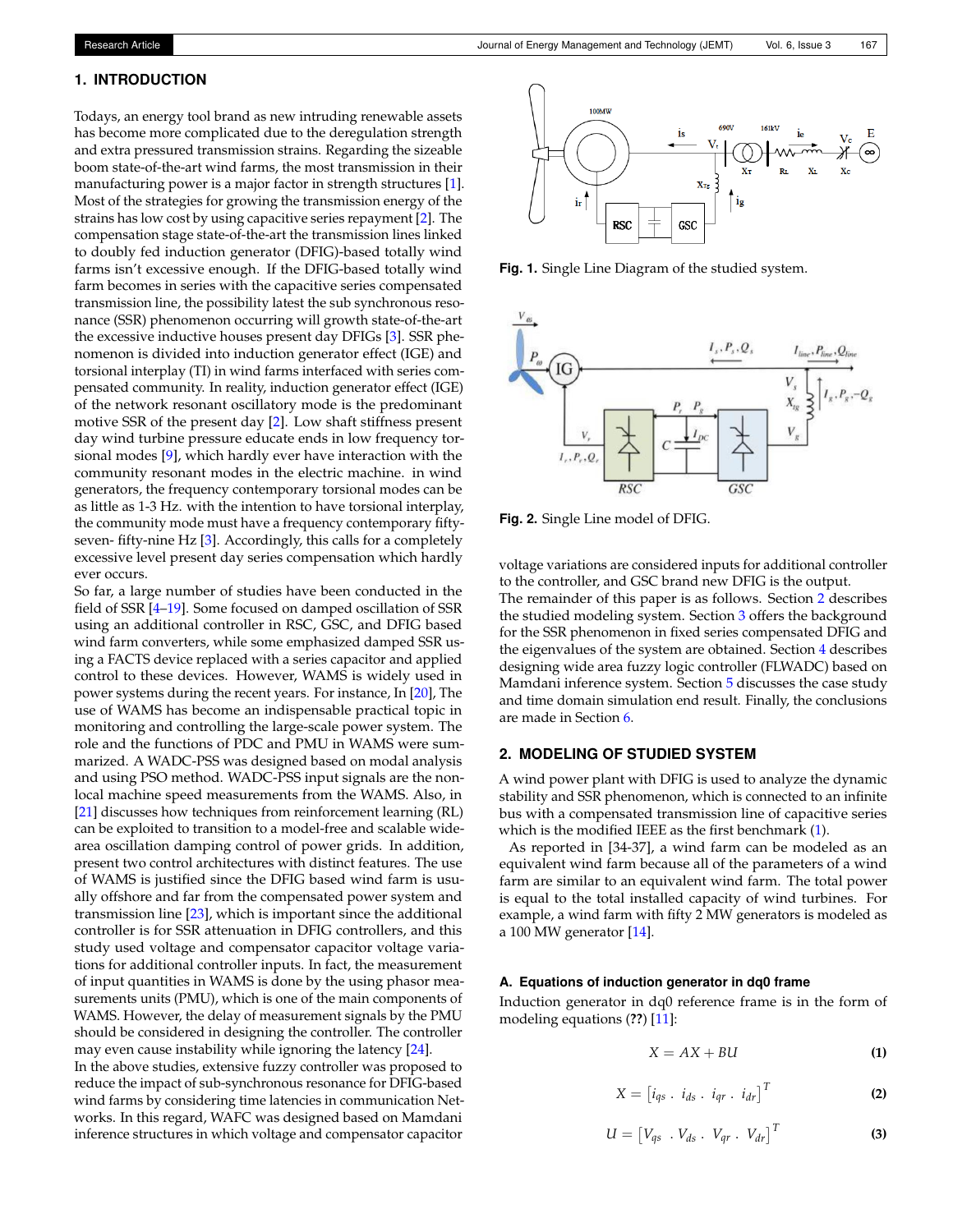<span id="page-2-0"></span>d dt iqs ids ios iqr idr ior = A iqs ids ios iqr idr ior + B Vqs Vds Vos Vqr Vdr Vor **(4)**

<span id="page-2-1"></span>
$$
A = -\omega_b G^{-1} F
$$
 (5)

<span id="page-2-2"></span>
$$
B = \omega_b G^{-1}
$$
 (6)

<span id="page-2-3"></span>
$$
G = \begin{bmatrix} X_{ss} & 0 & 0 & X_M & 0 & 0 \\ 0 & X_{ss} & 0 & 0 & X_M & 0 \\ 0 & 0 & X_{ls} & 0 & 0 & 0 \\ X_M & 0 & 0 & X_{rr} & 0 & 0 \\ 0 & X_M & 0 & 0 & X_{rr} & 0 \\ 0 & 0 & 0 & 0 & 0 & X_{lr} \end{bmatrix}
$$
(7)

<span id="page-2-4"></span>
$$
F = \begin{bmatrix} & R_s & \frac{\omega}{\omega_b} X_{ss} & 0 & 0 & \frac{\omega}{\omega_b} X_M \\ -\frac{\omega}{\omega_b} X_M & R_s & 0 & -\frac{\omega}{\omega_b} X_M & 0 \\ 0 & 0 & R_s & 0 & 0 \\ 0 & \frac{(\omega - \omega_r)}{\omega_b} X_M & 0 & R_r & \frac{(\omega - \omega_r)}{\omega_b} X_{rr} \\ -\frac{(\omega - \omega_r)}{\omega_b} X_{rr} & 0 & 0 & -\frac{(\omega - \omega_r)}{\omega_b} X_M & R_r \\ 0 & 0 & 0 & 0 & 0 \end{bmatrix}
$$

The state space matrix of the induction generator relation can be expressed as (4), that, shows variables, which are the same as the stator and rotor currents at the two axes d and q. The items of Equation [\(4\)](#page-2-0) defined by [\(5\)](#page-2-1) and [\(6\)](#page-2-2). Also, G and F of equations  $(5)$  and  $(6)$  defined by  $(7)$  and  $(8)$ .

where  $\omega_b$  shows synchronous frequency whose value is equal to 314 radians per second, w is the Angular Frequency of the rotating frame as dq0, *Rs* indicates stator resistance, and Rr is considered as the resistance of the rotor. In addition, Xm, Xls, Xlr, *Xss* and *Xrr* indicate magnetic reactance, stator leakage reactance, rotor leakage reactance , total stator reactance, and total rotor reactance, respectively. All values are in terms of the per-unit system (pu).

## **B. modeling wind turbine shaft**

In the SSR study, the turbine shaft model is equivalent to two masses, which reduces the volume of calculations in addition to sufficient accuracy. In this model, the low-speed mass is connected to the wind turbine shaft and the high-speed mass is connected to the generator rotor shaft [\[12\]](#page-8-10).



where Wt represents the speed of wind turbine, Wr indicates the speed of the generator rotor, and Ttg stands for torsional torque or internal torque between two objects. Twind is considered as the torque generated by the wind and Te is the electric torque of the generator. All variables in relations are in unit value (Per-unit). The wind turbine electrical torque is calculated from Equation [\(10\)](#page-2-5). The reference electrical torque is determined for obtaining the maximum PowerPoint (MPPT), as shown in Table [1.](#page-2-6) The amount of rotor speed, turbine power, and electric torque are calculated at each wind speed.

<span id="page-2-5"></span>
$$
T_e = 0.5X_m \left( i_{qs} i_{dr} - i_{ds} i_{qr} \right)
$$
 (10)

**Table 1.** MPPT Lookup table.

<span id="page-2-6"></span>

| Vw(m/s)                 | 7    | 8    | 9    | 10   | 11   | 12   |  |
|-------------------------|------|------|------|------|------|------|--|
| $\omega$ r(pu)          | 0.75 | 0.85 | 0.95 | 1.05 | 1.15 | 1.25 |  |
| Pwind(pu)               | 0.32 | 0.49 | 0.69 | 0.95 | 1.25 | 1.6  |  |
| Twind=Pwind/ $\omega$ r | 0.43 | 0.58 | 0.73 | 0.9  | 1.09 | 1.28 |  |

## **C. model of DFIG converter controllers**

DFIG converters require dynamic modeling (Fig. [2\)](#page-1-2). To dynamically model and study the SSR phenomenon, the controllers are used for controlling the RSC and GSC converters (Fig. [3\)](#page-3-1). In addition, MPPT is applied for the RSC controller with the help of the Lookup table and is considered in the turbine shaft model for wind torque (Twinds).

## **D. model of DC link Capacitor DFIG converter controllers**

The DC loop capacitor dynamic between DFIG converters are modeled as first-order relationships as shown in Equations [\(11,](#page-2-7) [12,](#page-2-8) [13\)](#page-2-9). Furthermore, ir and ig are the output currents of two converters, RSC and GSC, respectively. Fig. [4](#page-3-2) shows how power is distributed in the DC loop between RSC and GSC converters.

<span id="page-2-7"></span>
$$
cV_{DC}\frac{dV_{DC}}{dt} = -\left(P_r + P_g\right) \tag{11}
$$

<span id="page-2-8"></span>
$$
P_r = 0.5 \left( V_{qr} i_{qr} + V_{dr} i_{dr} \right) \tag{12}
$$

<span id="page-2-9"></span>
$$
P_g = 0.5 \left( V_{qg} i_{qg} + V_{dg} i_{dg} \right) \tag{13}
$$

where Pr shows the true power of the RSC converter, and Pg indicates the active power of the GSC. Vr and VG are the output voltages of the two converters RSC and GSC, respectively.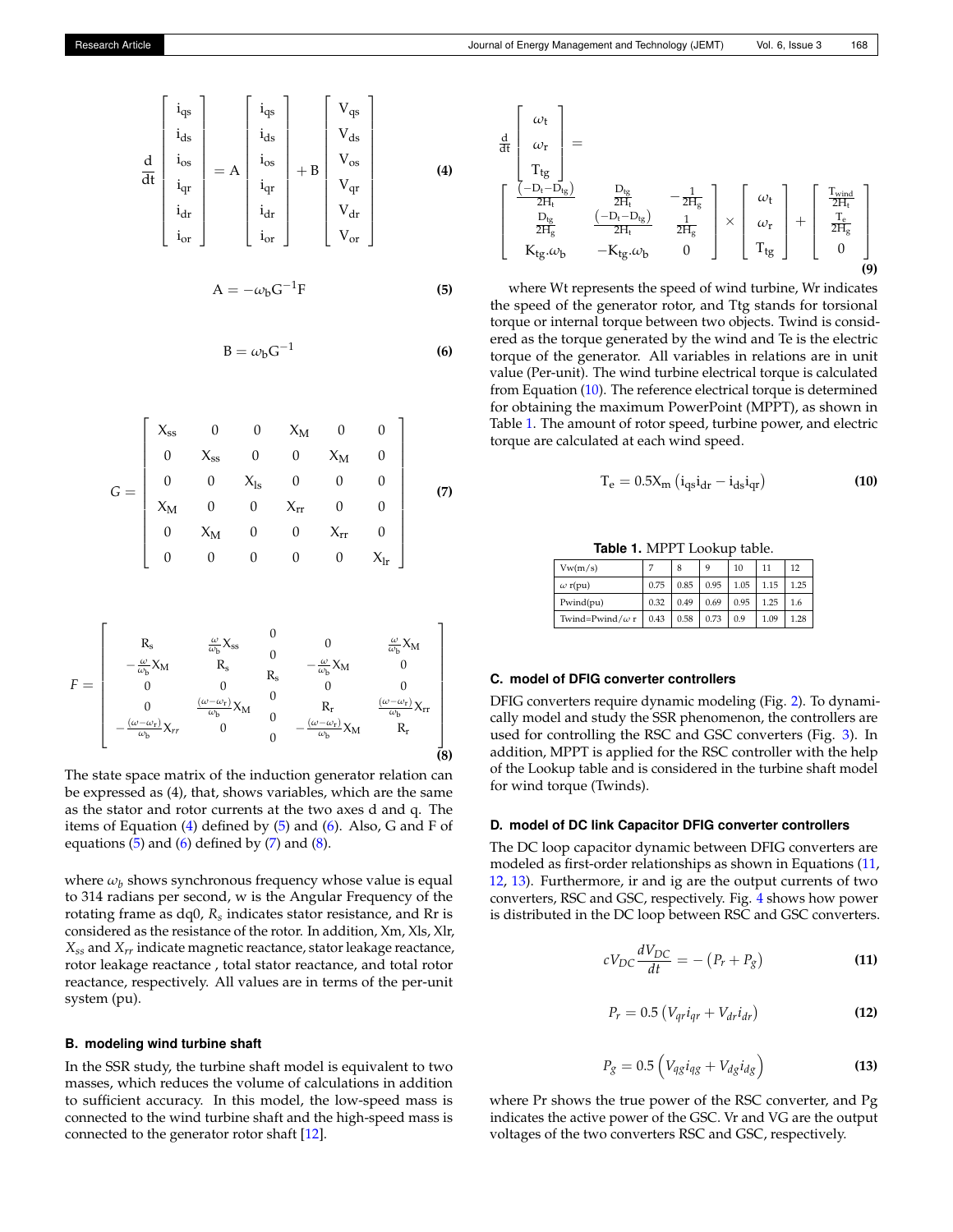<span id="page-3-1"></span>





**Fig. 3.** GSC Controller (a) and RSC Controller (b) wind turbine with DFIG.

<span id="page-3-2"></span>

**Fig. 4.** DC link Capacitor of DFIG.

## **E. Differential equations of the capacitive seriescompensated line**

In this study, the transition with a grade 4 of the model of differential equations is expressed as equation [14](#page-3-3) [\[12\]](#page-8-10):

<span id="page-3-3"></span>
$$
\begin{bmatrix}\n\dot{I}_{qL} \\
\dot{I}_{dL} \\
\dot{V}_{qc} \\
\dot{V}_{dc} \\
\frac{-R_L}{X_L}\omega_b & -\omega & -\frac{1}{X_L}\omega_b & 0 \\
\omega & \frac{-R_L}{X_L}\omega_b & 0 & -\frac{1}{X_L}\omega_b \\
\omega_b X_c & 0 & 0 & -\omega \\
0 & \omega_b X_c & \omega & 0\n\end{bmatrix}\n\begin{bmatrix}\nI_{qL} \\
I_{dL} \\
V_{qc} \\
V_{qc}\n\end{bmatrix}
$$
\n(14)  
\n
$$
+\n\begin{bmatrix}\n\frac{1}{X_L}\omega_b & 0 & \frac{1}{X_L}\omega_b \\
0 & \frac{1}{X_L}\omega_b & 0 \\
0 & 0 & 0\n\end{bmatrix}\n\begin{bmatrix}\nV_{qs} - E_{qB} \\
V_{ds} - E_{dB}\n\end{bmatrix}
$$

where  $V_{qc}$  and  $V_{dc}$  are the series capacitor voltages and currents.  $V_{qs}$ ,  $V_{ds}$ ,  $E_{qB}$ , and  $E_{dB}$  are the stator and infinite bus voltages. All of these parameters are shown in the qd0-frame.

#### <span id="page-3-0"></span>**3. SSR AND METHODS OF ITS ANALYSIS**

Now, the consent of SSR is examined. Eigen value is explained as the method of analysis for linear system. Finally, intelligent methods are reviewed for fuzzy logic.

#### **A. Differential equations of the capacitive seriescompensated line**

The SSR phenomenon is the state in which the wind plant exchanges in one or more natural frequencies with the electrical grid. This phenomenon can cause damages when it is not prevented. The SSR phenomenon is related to inductive generating and torsional interference effects. In a network with capacitive series compensation, the network has a natural frequency which is calculated by Equation  $(15)$ , where  $f_n$  is the resonant frequency called sub-synchronous, and its unit is hertz. *fs* shows synchronous frequency and Xl are the total reactance of the inductor, transformers, and inductor (Figure [1\)](#page-1-1). Xc indicates the reactance of a series capacitor, which is a percentage of the reactance, and Xl is called the compensation percentage (% K). Due to frequency  $f_n$ , slip Sn is introduced according to Equation  $(16)$ [\[10,](#page-8-11) [18\]](#page-8-12).

<span id="page-3-4"></span>
$$
fn = fs\sqrt{\frac{Xc}{XI}}
$$
 (15)

<span id="page-3-5"></span>
$$
Sn = \frac{fn - fr}{fn} \tag{16}
$$

Since  $S_n$  is usually negative, the equivalent resistance of the rotor at the sub-synchronous frequency (Req/Sn) is negative. In other words, *fr* is negative when the amplitude of this resistor is more than the sum of the network and armature resistors.

As shown in Equation [\(17\)](#page-4-1) of the second part, the current of the whole system will have an exponential function with a positive power. Sub-synchronous component with frequency (Rsys) appears in the currents and voltages of the stator and mains circuit with the existence of capacitive series compensator. The complementary frequency of this component appears as IGE in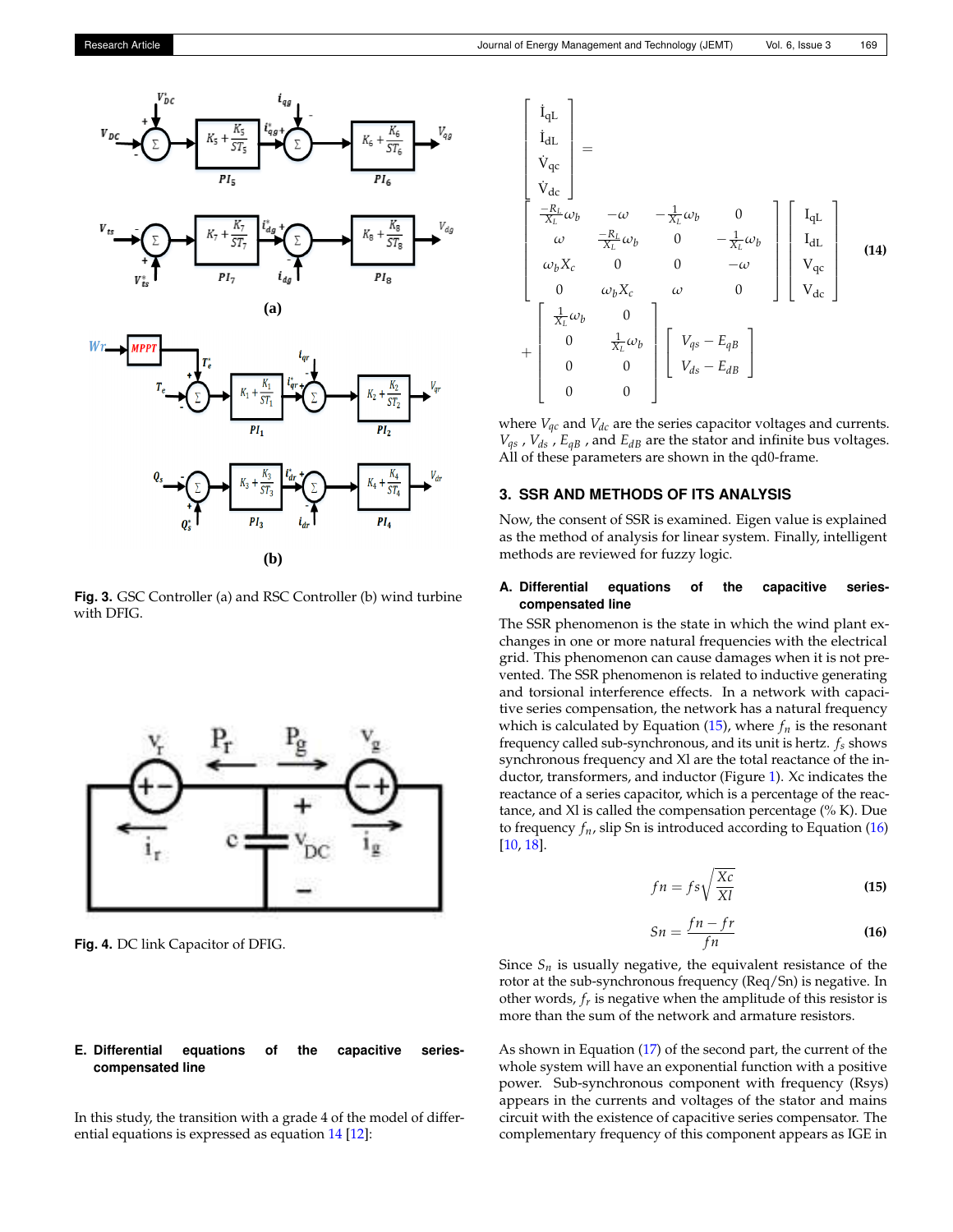the rotor current [\[15\]](#page-8-13).

The torsional interference (TI) effect occurs when the frequency of the torsional mode between the two masses of the rotor shaft with a complementary frequency of the network (fs-fn) is equal or close to each other. The frequency of the torsional modes of their rotors is low due to the low stiffness of the rotor shafts of wind farms. Thus, SSR occurs in wind powe due to the effect of torsional interference (TI). Thus, there is a need for a very high level of compensation [\[17\]](#page-8-14). In addition, the probability of its occurrence is very low since it requires very high compensation [38].

<span id="page-4-1"></span>
$$
i(t) = A\sin\left(2\pi f_s t\right) + e^{\frac{Req}{L}t} B\sin\left(2\pi f_n t + \partial\right)
$$
 (17)

#### **B. Eigenvalue of System**

The general state space of the network is modeled around its equilibrium point, depending on wind speed and level of compensation of the capacitor of series using the Linmod command obtained in MATLAB software. In this regard, 20 eigenvalues are obtained from the general state space of the network [\[17\]](#page-8-14), among which four eigenvalues for induction machine, three for shaft system, eight for RSC and GSR of DfIG, four for transmission line with series capacitor, and one for dc link which form the 20th degree model. Table [2](#page-4-2) indicates the system eigenvalues for compensation level of 70% and wind speed of 8m/s. As shown, the real values of all modes are negative except for the *λ*1, *λ*2 modes, which represents the sub-synchronous mode for the instability of this mode.

<span id="page-4-2"></span>**Table 2.** Eigenvalues for compensation level 75% and wind speed 7m/s

| Mode                   | Eigenvalues           | Mode         | Eigenvalues       |
|------------------------|-----------------------|--------------|-------------------|
| $\lambda$ 1            | $+0.273 + 123.26$     | $\lambda$ 11 | $-0.023 + j30.56$ |
| $\lambda$ 2            | $+0.273 - i123.26$    | $\lambda$ 12 | $-0.023 - j30.56$ |
| $\lambda$ <sub>3</sub> | $-6.152 + j628.42$    | $\lambda$ 13 | $-109.6$          |
| $\lambda$ 4            | $-6.152 - j628.42$    | $\lambda$ 14 | $-568.235$        |
| $\lambda$ 5            | $-9.412 + j95.78$     | $\lambda$ 15 | $-89.65$          |
| $\lambda$ 6            | $-9.412 - i95.78$     | $\lambda$ 16 | $-0.45$           |
| $\lambda$ 7            | $-1.150 + j4.260$     | $\lambda$ 17 | $-0.254$          |
| $\lambda$ 8            | $-1.150 - i4.260$     | $\lambda$ 18 | $-22.02$          |
| $\lambda$ 9            | $-189.210 - 1245.45$  | $\lambda$ 19 | $-14.25$          |
| $\lambda$ 10           | $-189.210 + j1245.45$ | $\lambda$ 20 | $-0.003$          |

#### **C. Review of fuzzy system**

Fuzzy logic is considered as a method for reasoning which is similar to the way humans make reason. The fuzzy logic approach mimics the human decision-making method, in which all possible intermediate states between the digital values of "yes" and "no" are considered. Fuzzy logic has four main parts, as discussed below [\[23\]](#page-9-0).

*Rule base*: This section includes all of the rules and conditions which are specified as "if then" by an expert to be able to control the decisions of a "decision-making system". Based on the new methods in fuzzy theory, it is possible to adjust and reduce the rules and regulations so that the best results can be obtained with the least rules.

*Fuzzifire*: In the fuzzy step, the inputs are converted to fuzzy information. In other words, the numbers and information to be processed will become fuzzy sets and numbers. Input data are

<span id="page-4-3"></span>

**Fig. 5.** Model of fuzzy system.

measured, for example, by sensors in a control system, which are modified and prepared for fuzzy logic processing.

*Inference engine*: In this section, the degree of compliance of fuzzy input with the basic rules is determined. In this way, different decisions are generated as a result of the fuzzy inference engine based on the percentage of compliance.

*Defuzzifire*: In the last step, the results of fuzzy inference, which are fuzzy sets, are converted into quantitative data. At this stage, you choose the best decision according to the outputs, which include different decisions with different percentages of compliance. This choice is normally based on the maximum degree of compliance. Fig. [5](#page-4-3) shows all of the above-mentioned parts [\[24\]](#page-9-1):

# <span id="page-4-0"></span>**4. MODELLING OF WIDE AREA FUZZY CONTROLLER IN THE SYSTEM UNDER STUDY**

#### **A. Review on Wade Area Measurement Systems**

By combining the capabilities of telecommunication systems and digital measuring devices and controllers, WAMS enables the monitoring, protection, and control of the smart grid over a wide area. In general, WAMS consists of three subsystems including measurement, telecommunication, and processing. The system consists of several PMUs and one or more PDCs connected by a high-speed telecommunications network, as shown in Fig. [6\[](#page-5-0)[23\]](#page-9-0).

#### **B. fuzzy controller based on wide area measurement system**

In the hierarchical structure of the WAMS proposed in [\[23\]](#page-9-0), the communication network is an optic fiber mesh net based on the wave-length division multiplexing (WDM) technology. As can be seen in Fig. [6,](#page-5-0) the WAMS is divided into several regional networks. Each region consists of a number of system buses and their emanated transmission lines. As it can be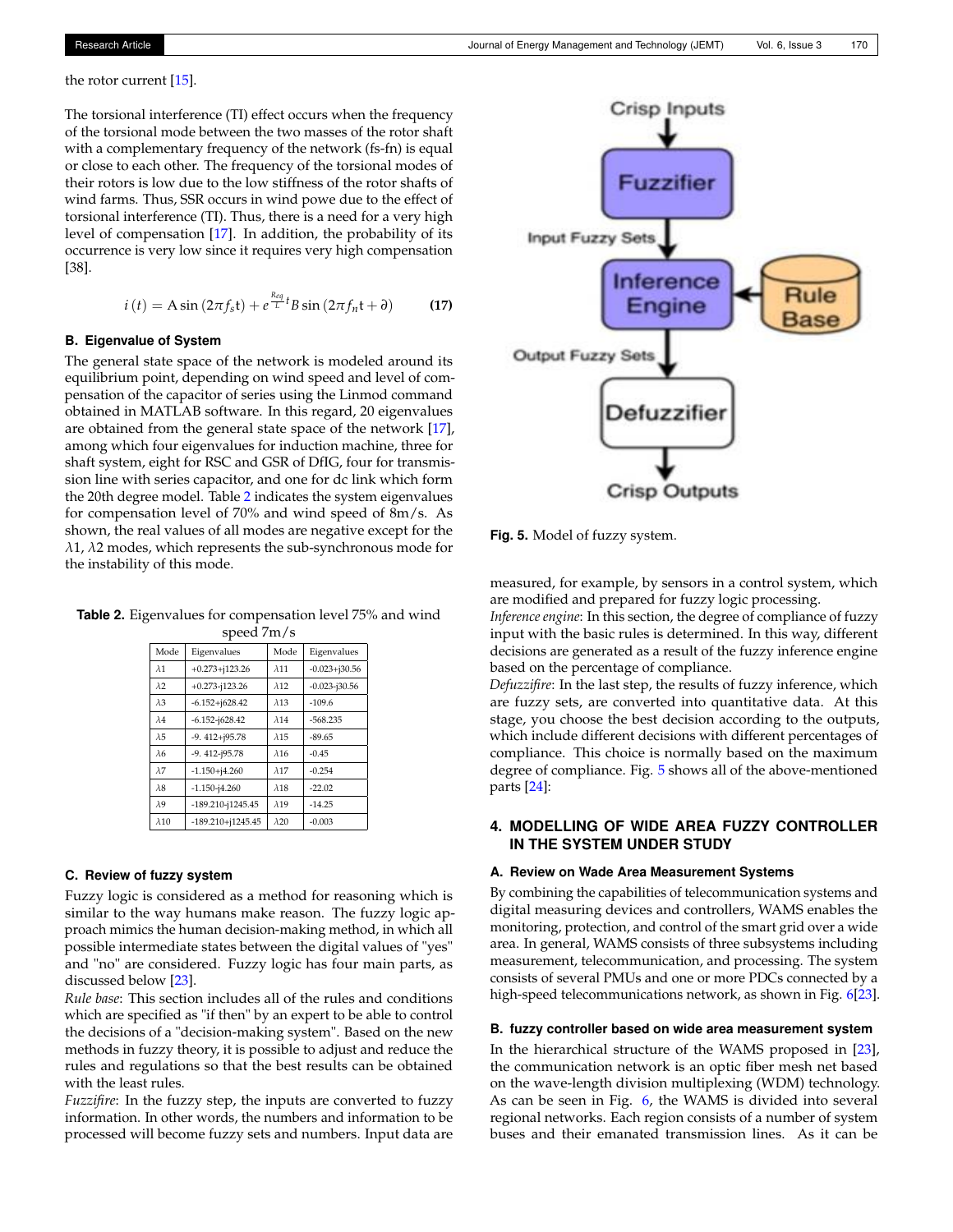<span id="page-5-0"></span>

**Fig. 6.** Hierarchical structure of a WAMS.

<span id="page-5-1"></span>

**Fig. 7.** Location of Fuzzy logic based on wade area in studed model.

understood from this hierarchical structure, the geographical position of the system buses is a significant factor which should be considered in the power system partitioning. Therefore, it is imperative that the system buses in a regional network be geographically close to each other. This accordingly decreases the data transmission delay and increases the reliability of the communication network. The required data by operator for various operational decisions, such as restorative actions, is another factor in the power system partitioning.

This section is to demonstrate the ability of FLC in damping SSR with using WAMS signals. The IEEE Modified first benchmark test system, shown in Fig. [1,](#page-1-1) is utilized as the study test bed and its parameters are specified in [\[1\]](#page-8-0). In this study, in order to attenuate the fluctuations caused by SSR, a wide area fuzzy controller called FLWADC controller has been used. This controller is applied to the output voltage control section of the stator of the terminal voltage generator (GSC converter controller). Figure [7](#page-5-1) shows the location of the fuzzy controller, which is applied to the input of the stator voltage control loop of GSC. The fuzzy controller is based on the Mamdani inference model. Fuzzifier, Defuzzifier and inference methods and fuzzy rules are the main parts of the controller. The input of the fuzzy system consists of two capacitor voltage signals of the compensator and the current passing through the capacitor, which is the same as the capacitor derivative, apply. In fact, a fuzzy model of a system is designed based on complete prior knowledge of that system.



**Fig. 8.** Location of Fuzzy logic System.

<span id="page-5-2"></span>

**Fig. 9.** Inputs and output membership functions.

The developed FLWADC is designed based on Mamdani inference engine [\[24\]](#page-9-1). The fuzzification process, defuzzification, rule base, and inference engine are essential parts of fuzzy controller which are clarified in the following.

#### *B.1. fuzzification*

Fuzzification involves mapping crisp input parameters, namely Vc and Ic , to fuzzy variables. This process executes a membership grade to translate the numeric values of inputs into linguistic values. Fuzzy sets for input parameters and output variables are designed by studying the behavior of FLWADC input signals in different situations. Doing so, the membership functions for inputs and output of FLC are obtained, as depicted in Figs. [9.](#page-5-2) Note that through a trial and error process with various functions, it was found that triangular membership function leads to a better damping effect for small angle deviations; thus, it is adopted for both input and output variables. In Figs. [3,](#page-3-1) the symbols are defined as Nl: negative large, NM: negative medium, NS: negative small ZE: zero, PS: positive small, PM: positive medium, PL: positive large, N: negative, ZE:zero, P: positive.

#### *B.2. Rule Base and Inference Engine*

As mentioned, the fuzzy rules are based on Mamdani type, in the form of if . . . then, and in the form of 21 fuzzy relations according to the inputs and outputs of the fuzzy system, as shown in Table [3.](#page-6-1) As shown in Table [3,](#page-6-1) if Vc is NS and dVc/dt is N, then the output is NM. Finally, the output of the fuzzy system should be converted to a crisp number. In this study, the average center of gravity was used.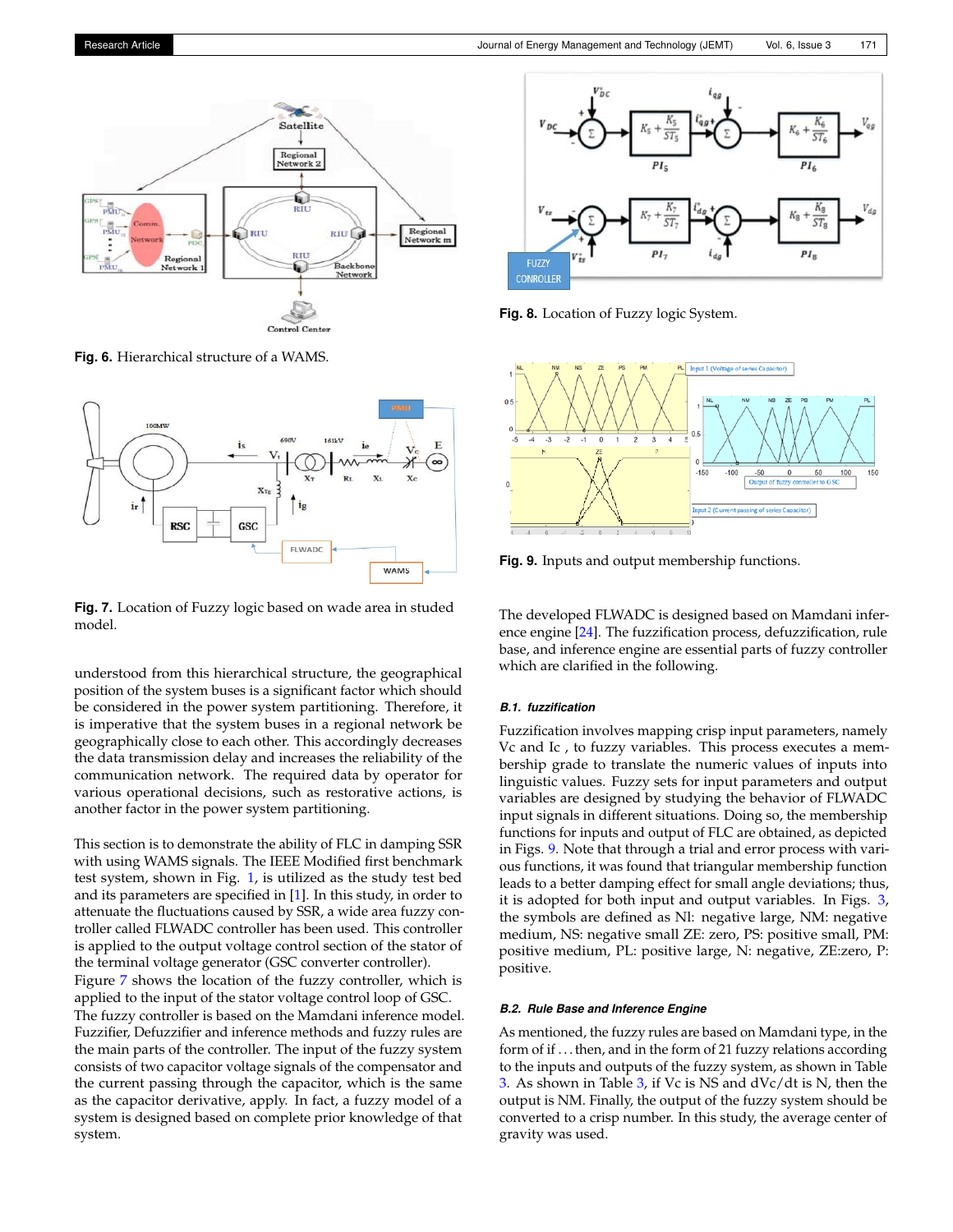<span id="page-6-1"></span>**Table 3.** Fuzzy rules based on fuzzy system inputs and output

| Vc / dVc/dt | P         | N         | ZF.            |
|-------------|-----------|-----------|----------------|
| PL          | PL.       | PI.       | PI.            |
| <b>PM</b>   | PL.       | <b>PS</b> | <b>PM</b>      |
| <b>PS</b>   | <b>PM</b> | ZF.       | <b>PS</b>      |
| ZF.         | <b>PM</b> | <b>NM</b> | ZF.            |
| <b>NS</b>   | ZF.       | <b>NM</b> | N <sub>S</sub> |
| <b>NM</b>   | <b>NS</b> | NI.       | <b>NM</b>      |
| NI.         | <b>NM</b> | NI.       | NI.            |

#### *B.3. Defuzzification*

Here, it is intended to generate a crisp numeric value, which is used as a control input for power system, based on outputs of fuzzy rules. Once the input variables are fuzzified and sent to the fuzzy rule base, the output of the rule base is then aggregated and defuzzified. Aggregation means all of the output fuzzy sets are added in a logical way. Then, a crisp control signal is accordingly produced. Centroid technique, as one of the commonly used defuzzification methods, is adopted in this paper.

## <span id="page-6-0"></span>**5. RESULTS OF TIME DOMAIN SIMULATION**

IEEE first benchmark modified DFIG based wind farm system was used to evaluate the proposed controller, and MAT-LAB/simulink software was applied for simulating the time of the studied system. As mentioned before, the percentage of compensation of the transmission line is considered as one of the influential factors in SSR fluctuations, which increases with the percentage of compensation of the system towards instability. The modes of the studied system were expressed by using the eigenvalues method in Table [2,](#page-4-2) indicating that *λ*1 and *λ*2 are the oscillation modes of the system in the case where the compensation percentage is 75, as represented in Table [4.](#page-6-2)

$$
K\% \uparrow \to X_c \uparrow \to f_n = f_s \sqrt{\frac{X_c}{X}} \uparrow \to
$$
  
\n
$$
s_n = \frac{f_n - f_r}{f_n} \uparrow \to R_{eq-r} = \frac{R_r}{s_n} \uparrow \to R_{eq} \le 0
$$
\n(18)

Also, in the table [4,](#page-6-2) the sub-synchronous mode of the studied system is level 75% of compensation and wind speed 7m/s.

<span id="page-6-2"></span>**Table 4.** SSR mode and eigenvalues for compensation level 75% and wind speed 7m/s

|       |                     | Resonance Frequency   SSR Mode ( $\lambda$ 1, $\lambda$ 2 Table 1)   Level of Compensation (%) |
|-------|---------------------|------------------------------------------------------------------------------------------------|
| 37.56 | $+11.650 + j130.21$ | 75                                                                                             |

Fig. [10](#page-6-3) shows the compensation system in the case where the compensation percentage is 25% and the system is stable. In the third second of the simulation, the compensation percentage increases to 75 and the parameters are unstable.

#### **A. FLWADC without latency compensation**

This part of the simulation shows the application of fuzzy controller to the studied system in the case where the delays caused by the measured PMU signals are ignored. As shown in Figure [7,](#page-5-1) SSR fluctuations are damped by applying a controller to the stator voltage control loop in the GSC. The membership functions of Fig. [5](#page-4-3) is quenched by the SSR fluctuations with the 21 fuzzy rules in Table [33](#page-6-1) and receiving the controller inputs, which is the same as the capacitor compensating voltage and its changes from the PMU, as shown in Fig. [11.](#page-6-4)

<span id="page-6-3"></span>

**Fig. 10.** capacitor voltage, reactive power stator voltage and electrical torque in k=25% to k= 75% &v=7m/s without damping.

<span id="page-6-4"></span>

**Fig. 11.** Damping of capacitor voltage, reactive power and stator and electrical torque in k=75%  $&$  v=7m/s with FLWADC (ignoring time delay).

As displayed in Fig. [11,](#page-6-4) the oscillations are damped in the case where the compensation percentage is 75 and the system is unstable in the third second of the simulation by applying a fuzzy controller (FLWADC).

#### **B. Robust FLWADC with Latency Compensation**

In the previous section, WAMS-based fuzzy controller simulations were performed in which the latencies due to PMU measurement signals were ignored. In fact, these time delays in sending signals to the controller cannot be ignored since delays are inevitable in telecommunication systems [\[21\]](#page-8-7), as shown in Table [5.](#page-6-5) Thus, these delays are ignored. As displayed in Fig. [12,](#page-7-1) it aauses system instability, which shows the state that the measurement signals applied to the fuzzy controller have a delay of 350 ms and the actions of the controller in the first second caused system instability and failed to dampen the system.

<span id="page-6-5"></span>**Table 5.** Delay values in various communication links [\[23,](#page-9-0) [24\]](#page-9-1)

| Communication link     | Associated delay (ms) |  |  |  |
|------------------------|-----------------------|--|--|--|
| Fiber-optic cables     | 100-150               |  |  |  |
| Digital microwave link | 100-150               |  |  |  |
| PLC.                   | 150-350               |  |  |  |
| Telephone Lines        | 200-350               |  |  |  |
| Satellite link         | 500-700               |  |  |  |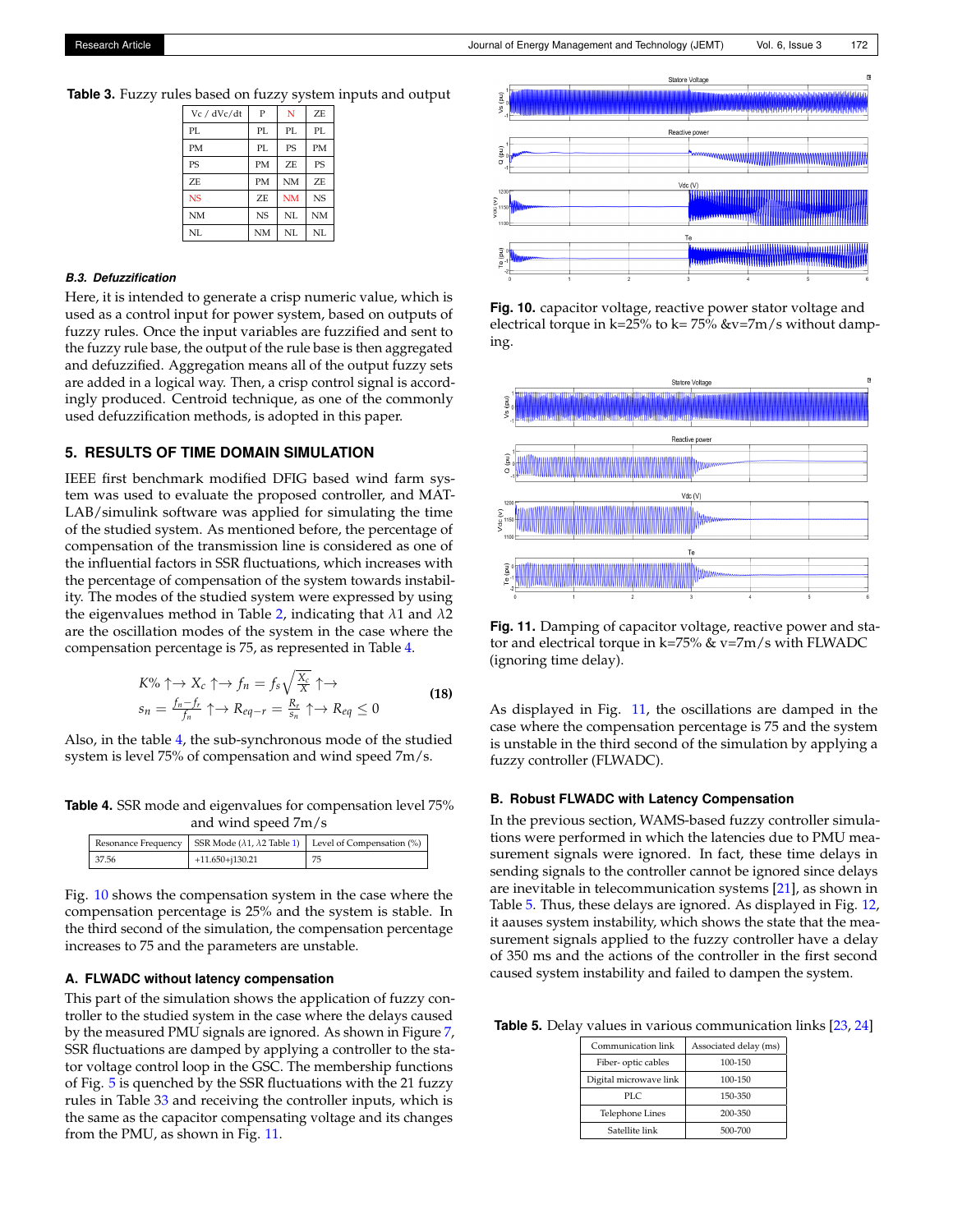<span id="page-7-1"></span>

**Fig. 12.** Membership functions of the third input variable for robust FLWADC.

<span id="page-7-4"></span>

**Fig. 13.** Time delay signal of Vc.

To consider the delays caused by measuring PMU signals, the third input is modeled for another fuzzy input to the fuzzy controller (Figure 13). As shown, delays are considered in small (S), medium (M) and large (L) membership model. For simplicity, low delays (S) are equivalent to no delays.

The fuzzy rules of Table [3](#page-6-1) change for applying this fuzzy input to the fuzzy system, the cause of which is shown in Fig. [14.](#page-7-2) In addition, the series compensating capacitor voltage are demonstrated in without delay (a), medium delay (b) and long delay (c) modes.

Consider the moment  $t = t1$  as an example. At this point, the main signal is the no-delay input of  $Vc$  is Ps and  $\overline{(Vc)}$  is N, which means that the output value of the fuzzy controller equals to ZE. However, if the medium delay is (M: Time delay 1), the fuzzy rule in this delay is Vc is PM and  $(Vc)$  is N, which should be the output of system the ZE. Further, if the delays are large, L is time delay 2, and the fuzzy rule in this delay is Vc is PL and (*Vc*) . is P, which should be the output of the fuzzy system in this delay, which is ZE. Similarly, other modified fuzzy rules are shown by considering the delays in Table [6.](#page-7-3)

By changing the fuzzy rules which are modeled by considering the delays caused by PMU measurement signals, the simulation of the studied system with two time delays of 350 and 500 milliseconds is shown in Figures [15](#page-8-15) and [16.](#page-8-16) As shown, the fuzzy controller can dampen the fluctuations caused by SSR by considering the changes in fuzzy rules. In this simulation, we have k=75% & v=7m/s.

<span id="page-7-3"></span>**Table 6.** Rule based on delay-compensated FLWADC

|  | Time delay | $Vc/V_c$ | PL        | PМ | PS        | ZE        | <b>NS</b> | NΜ        | NL        |
|--|------------|----------|-----------|----|-----------|-----------|-----------|-----------|-----------|
|  |            | P        | PS        | NL | PL.       | PМ        | <b>PM</b> | NM        | <b>PM</b> |
|  | M          | N        | NL        | ZE | <b>PM</b> | NL        | <b>NS</b> | <b>NM</b> | PS        |
|  |            | ZE       | <b>NS</b> | PS | <b>NM</b> | ZE        | PL.       | <b>NM</b> | NL        |
|  |            | P        | ZF.       | PM | PL.       | NΜ        | NL        | NM        | PМ        |
|  | L          | N        | PL.       | ZE | <b>NM</b> | <b>PM</b> | <b>PM</b> | PS        | NΜ        |
|  |            | ZE       | PS        | NL | ZE        | PL        | <b>NM</b> | ZE        | PL        |

<span id="page-7-2"></span>

**Fig. 14.** Damping of capacitor voltage, reactive power and stator and electrical torque in k=75%  $&$  v=7m/s with new FLWADC and time delay equal to 350ms.

In the following, the performance of the proposed robust FLWADC is demonstrated. The system IEEE first benchmark model, modified by the inclusion of DFIG-based wind farms however, with time delays 350 ms and 500 ms in the feedback signals.

Fig. [13](#page-7-4) shows capacitor voltage, reactive power and stator and electrical torque in k=75%  $&$  v=7m/s with new FLWADC and time delay equal to 350ms. When the FLWADC with time delay is in service, system is stable. Also, Fig. [14](#page-7-2) shows capacitor voltage, reactive power and stator and electrical torque in k=75% & v=7m/s with new FLWADC and time delay equal to 500ms. These results demonstrate the effectiveness of the proposed auxiliary damping control (new FLWADC) in damping the SSR. Fig. [15](#page-8-15) also shows that time delay assumed 500ms and effect of in latency ignored, hence system is unstable.

Fuzzy controller by using WAMS as an additional controller has been seen in few paper for damping SSR oscillations. so far, not been used WAMS by considering time delay (new FLWADC). The signals sent from PMU were studied and modeled, which in this paper is considered as a fuzzy input to the control system. For instance, in similar researches, measuring the control input parameters is considered virtually in the simulation, but the innovation of this research, in addition to using WAMS to measure the inputs of the fuzzy system, that brings closer to reality the controller.

## <span id="page-7-0"></span>**6. CONCLUSION**

In this study, a new method was used for damping SSR fluctuations of a DFIG- based wind farm with fuzzy controller and using WAMS by considering time delay (new FLWADC). Lack of adjusting the parameters of the controller, as well as working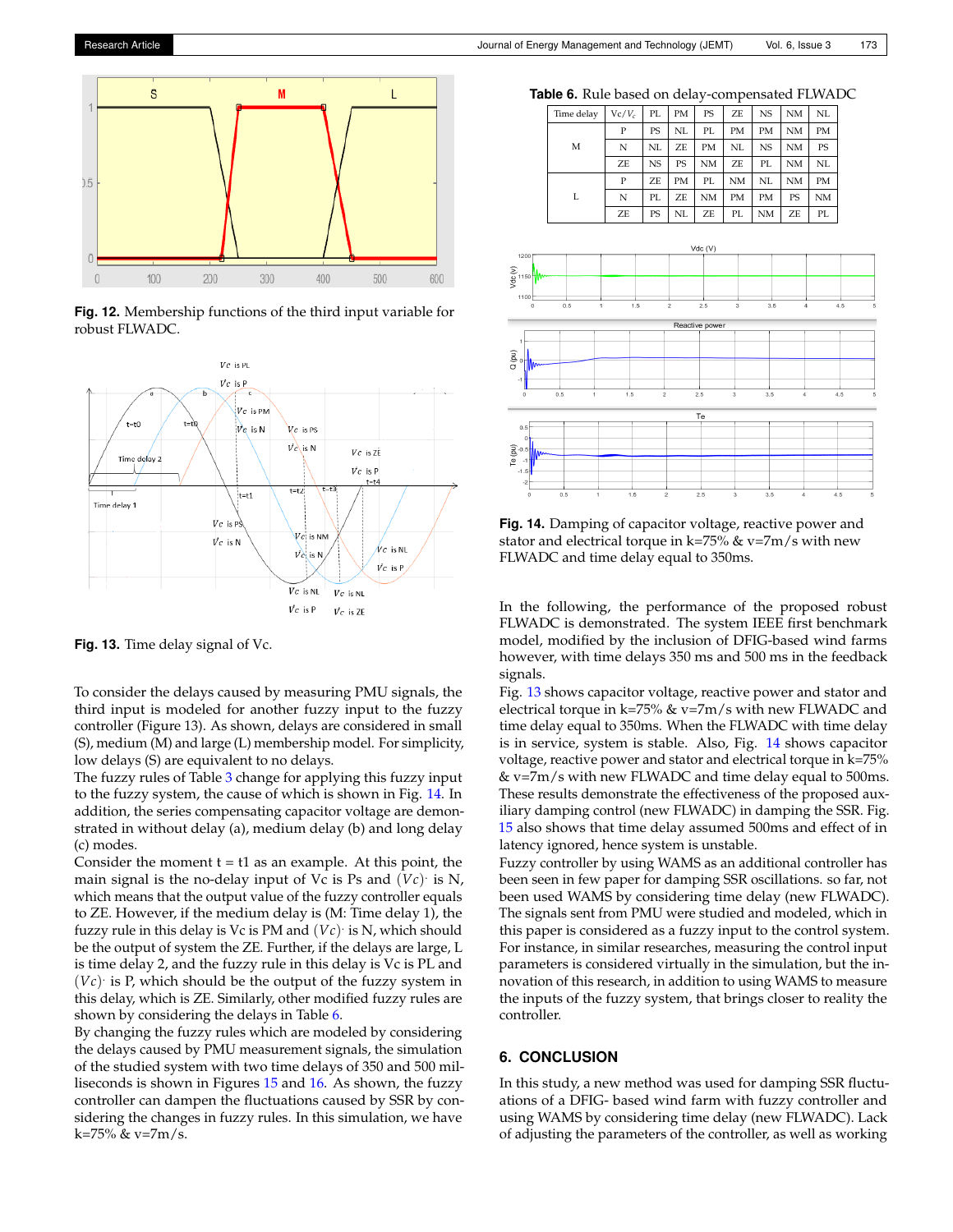<span id="page-8-15"></span>

**Fig. 15.** Damping of capacitorvoltage, reactive power and stator and electrical torque in k=75%  $&$  v=7m/s with new FLWADC and time delay equal to 500ms.

<span id="page-8-16"></span>

**Fig. 16.** capacitorvoltage, reactive power and stator and electrical torque in k=75%  $\&$  v=7m/s with FLWADC ignored latency in time delay equal to 500ms .

at a high level of compensation, namely 75% and using WAMS by considering the delay caused by the PMU measurement is the main feature of this controller. Delay is important since it can cause system instability if ignored. The effect of this controller (new FLWADC) in damping SSR fluctuations was demonstrated by time simulation using Matlab/Simulink software on the modified version of the first benchmark model of the IEEE.

## **REFERENCES**

- <span id="page-8-0"></span>1. [1] Lie X, Cartwright P. Direct active and reactive power control of DFIG for wind energy generation. IEEE Transactions on Energy Conversion 2006; 21 (3): 750-758. doi: 10.1109/TEC.2006.875472.
- <span id="page-8-1"></span>2. [2] R. Piwko, N. Miller, J. Sanchez-Gasca, X. Yuan, R. Dai, and J. Lyons, "Integrating large wind farms into weak power grids with long transmission lines," in IEEE/PES Transmission and Distribution Conference & Exhibition: Asia and Pacific, Dalian, China, 2005.
- <span id="page-8-2"></span>3. L. Fan, C. Zhu, Z. Miao, and M. Hu, "Modal analysis of a DFIG-based

wind farm interfaced with a series compensated network," IEEE Trans. Energy Convers., vol. 26, no. 4, pp. 1010–1020, Dec. 2011.

- <span id="page-8-4"></span>4. [4] Lie X, Cartwright P. Direct active and reactive power control of DFIG for wind energy generation. IEEE Transactions on Energy Conversion 2006; 21 (3): 750-758. doi: 10.1109/TEC.2006.875472.
- 5. Mohammadpour HA, Santi E. Optimal adaptive sub-synchronous resonance damping controller for a series- compensated doubly-fed induction generator-based wind farm. IET Renewable Power Generation 2015; 9 (6): 669-681. doi: 10.1049/iet-rpg.2014.0155.
- Sahni M, Badrzadeh B, Muthumuni D, Cheng Y, Yin H et al. Subsynchronous interaction in Wind Power Plants- part II: An ercot case study. In: IEEE Power and Energy Society General Meeting; San Diego, CA, USA; 2012. pp. 1-9.
- 7. Sahni M, Muthumuni D, Badrzadeh B, Gole A, Kulkarni A. Advanced screening techniques for Sub-Synchronous Interaction in wind farms. In: EEE PES Transmission and Distribution Conference and Exposition (T&D); Orlando, FL, USA; 2012. pp. 1-9.
- 8. Wang L, Xie X, Jiang Q, Pota HR. Mitigation of multimodal subsynchronous resonance via controlled injection of supersynchronous and subsynchronous currents. IEEE Transactions on Power Systems 2014; 29 (3): 1335-1344. doi: 10.1109/TPWRS.2013.2292597.
- <span id="page-8-3"></span>9. Xie H, Oliveira MMD. Mitigation of SSR in presence of wind power and series compensation by SVC. In: Power System Technology (POWER-CON); Chengdu, China; 2014. pp. 2819-2826.
- <span id="page-8-11"></span>10. M. S. El-Moursi, B. Bak-Jensen, and M. H. Abdel-Rahman, "Novel STATCOM controller for mitigating SSR and damping power system oscillations in a series compensated wind park," IEEE Trans. Power Electron., vol. 25, no. 2, pp. 429–441, Feb. 2010.
- <span id="page-8-9"></span>11. Liu H, Xie X, Li Y, Liu H, Hu Y. Mitigation of SSR by embedding subsynchronous notch filters into DFIG converter controllers. IET Generation, Transmission & Distribution 2017; 11 (11): 2888-2896. doi: 10.1049/ietgtd.2017.0138.
- <span id="page-8-10"></span>12. L. Xu and Y. Wang, "Dynamic modeling and control of dfig-based wind turbines under unbalanced network conditions," IEEE Trans. Power Syst., vol. 22, no. 1, pp. 314–323, Feb. 2007.
- 13. F. M. Hughes, O. Anaya-Lara, N. Jenkins, and G. Strbac, "A power system stabilizer for DFIG-based wind generation," IEEE Trans. Power Syst., vol. 21, pp. 763–772, May 2006.
- <span id="page-8-8"></span>14. Suriyaarachchi DHR, Annakkage UD, Karawita C, Kell D, Mendis R et al. Application of an SVC to damp sub- synchronous interaction between wind farms and series compensated transmission lines. In: IEEE Power and Energy Society General Meeting; San Diego, CA, USA; 2012. pp. 1-6.
- <span id="page-8-13"></span>15. Boopathi VP, Muzamil AR, Kumudini DRP, Ramanujam R. Analysis and mitigation of subsynchronous oscillations in a radially-connected wind farm. In: Power and Energy Systems: Ttowards Sustanable Eenergy ; Bangalore, India.
- 16. Liu H, Xie X, Zhang C, Li Y, Liu H et al. Quantitative SSR analysis of series-compensated DFIG-based wind farms using aggregated RLC circuit model. IEEE Transactions on Power Systems 2017; 32 (1): 474-483. doi: 10.1109/TPWRS.2016.2558840.
- <span id="page-8-14"></span>17. Mohammadpour HA, Santi E. Sub-synchronous resonance analysis in DFIG-based wind farms: mitigation methods- TCSC, GCSC, and DFIG controllers-part II. In: IEEE Energy Conversion Congress and Exposition (ECCE); Pittsburgh, PA, USA; 2014. pp. 1550-1557.
- <span id="page-8-12"></span>18. Mohammadpour HA, Santi E. Modeling and control of gate-controlled series capacitor interfaced with a DFIG-based wind farm. IEEE Transactions on Industrial Electronics 2015; 62 (2): 1022-1033. doi: 10.1109/TIE.2014.2347007.
- <span id="page-8-5"></span>19. Mohammadpour HA, Shin YJ, Santi E. SSR analysis of a DFIG-based wind farm interfaced with a gate-controlled series capacitor. In: Twenty-Ninth Annual IEEE in Applied Power Electronics Conference and Exposition (APEC); Fort Worth, TX, USA; 2014. pp. 3110-3117.
- <span id="page-8-6"></span>20. B. Naduvathuparambil, M. C. Valenti, and A. Feliachi, "Communication delays in wide area measurement systems," in Proc. 34th Southeastern Symp. Syst. Theory, Mar. 2002, pp. 118–122.
- <span id="page-8-7"></span>21. Shotorbani, A. M., Madadi, S., & Mohammadi-Ivatloo, B. (2018). Widearea measurement, monitoring and control: Pmu-based distributed